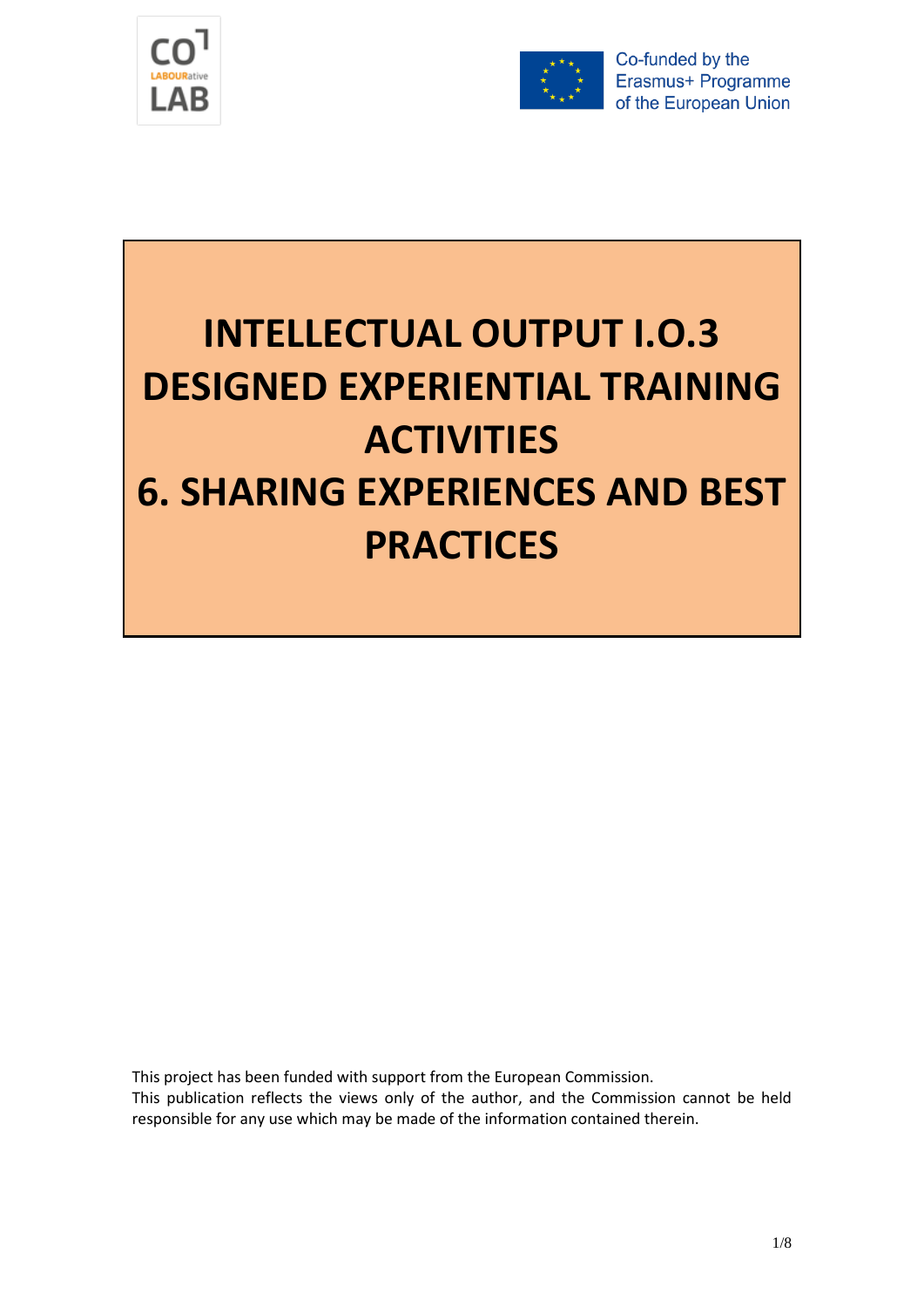



| <b>EXPERIENTIAL TRAINING ACTIVITY 6 GUIDE INDEX</b>                      |      |  |  |  |
|--------------------------------------------------------------------------|------|--|--|--|
| INTELLECTUAL OUTPUT PRESENTATION.                                        | p. 3 |  |  |  |
| TRAINING COURSE PLANING.                                                 | p. 6 |  |  |  |
| EXPERIENTAL TRAINING ACTIVITY 6: SHARING EXPERIENCES AND BEST PRACTICES. | p.7  |  |  |  |
| FACE TO FACE TRAINING. GUIDELINES, TIMING AND TOOLS.                     | p.7  |  |  |  |
| TRANSVERSAL TRAINING. CO-WORKING SPACE AND COACH/MENTOR                  | p. 8 |  |  |  |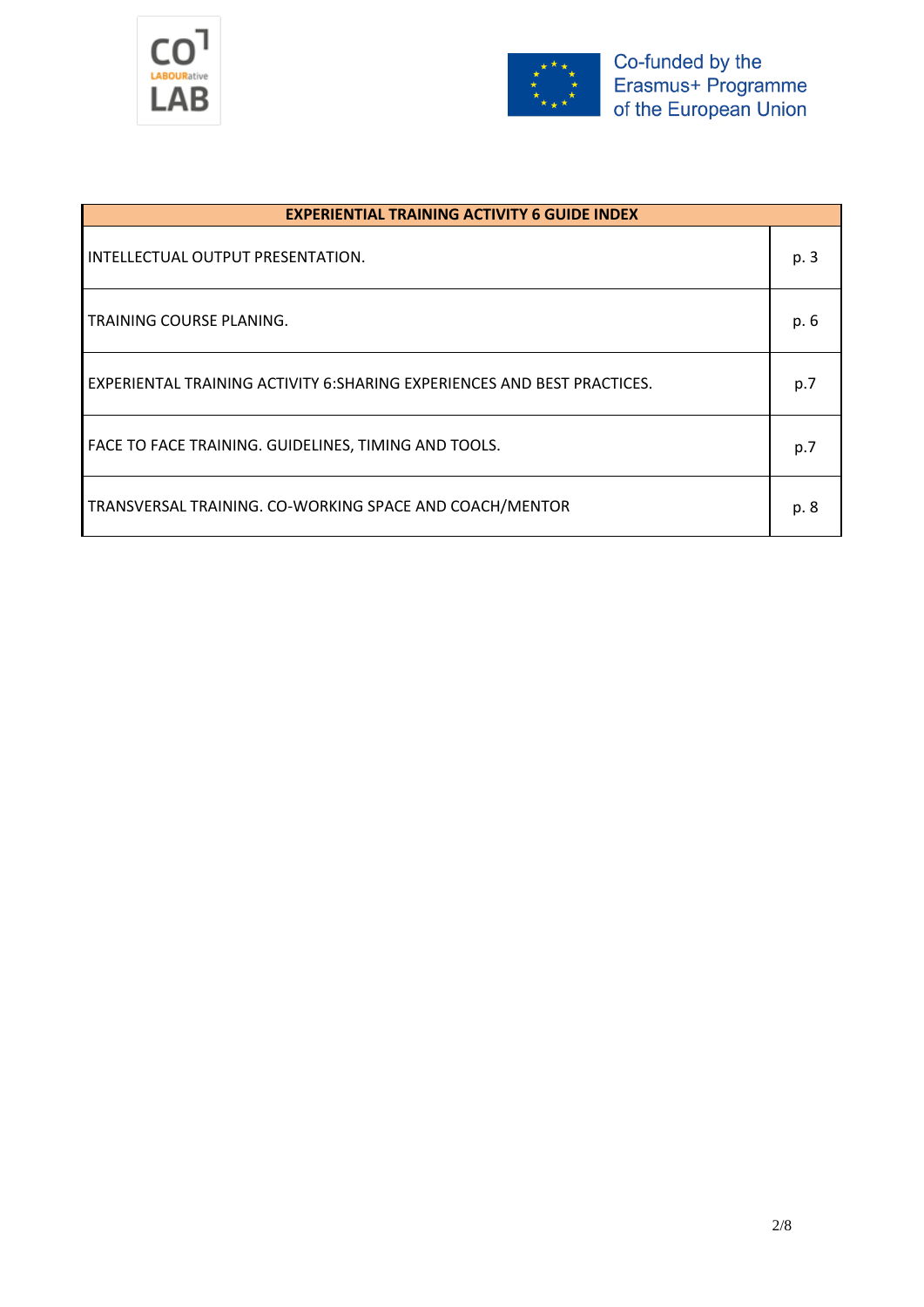



## **INTELLECTUAL OUTPUT PRESENTATION**

This Intellectual Output, Designed Experiential Training Activities belongs to the project ERASMUS+ CO\_LABOURative\_LAB. The contents we are going to show you in the next pages, are the result of the integration of IO.1, co-created training methodology, and IO.2 training materials.

**IO.3 is where the training activities take place**, and is the final result of the next activities:

- O3-A1. Design of Experiential Training Activities and Materials.
- O3-A2. Development of Trainers Materials for Experiential Training Activities.
- O3-A3. Translations of Experiential Training Activities.

As stated in IO.1, The **Co\_LABOURative\_LAB PROJECT** "*Enhancing Employability of Unemployed Persons through New Forms of Employment and Sharing Economy*" has as main goal to **develop and implement a training program** for increasing the competences of long term unemployed, including young unemployed persons, and Human Resources (HR) Directors or Technicians, about how to exploit the Sharing Economy and New Forms of Employment to increase their entrepreneurship and self-employment opportunities. **Co\_LABOURative\_LAB** aims to transfer to the target groups, innovative knowledge, tools and practices based on work-based learning knowledge, learning-by-doing, collaboration between trainees and exploitation of ICT Tools in these fields, so future trainees, can have an excellent training experience with high impact in their future working life.

The course has been designed with the next **characteristics**:

- 1. The Duration of the course is of 62 hours, of which:
	- a. Face to face sessions: 26 hours.
	- b. Online Sessions: 28 hours
	- c. Experts' Seminars: 8 hours (6 seminars).
- 2. There will be final workshops for all trainees dedicated to the presentation of their projects.
- 3. The methodology will be active and participative, it will take place in different workshops and will include the next tools and training materials:
	- a. Face to face sessions.
	- b. Online sessions.
	- c. Webinars.
	- d. Virtual Co-working.
	- e. Physical space for trainees during the course (co-working).
	- f. Mentors or coaches will support trainees during the course.
	- g. Practical Approach with study cases, videos, experts' seminars, complementary readings.
- 4. An e-Training Platform will be developed with the next purposes:
	- a. Allocation the different training materials and resources with access to trainees.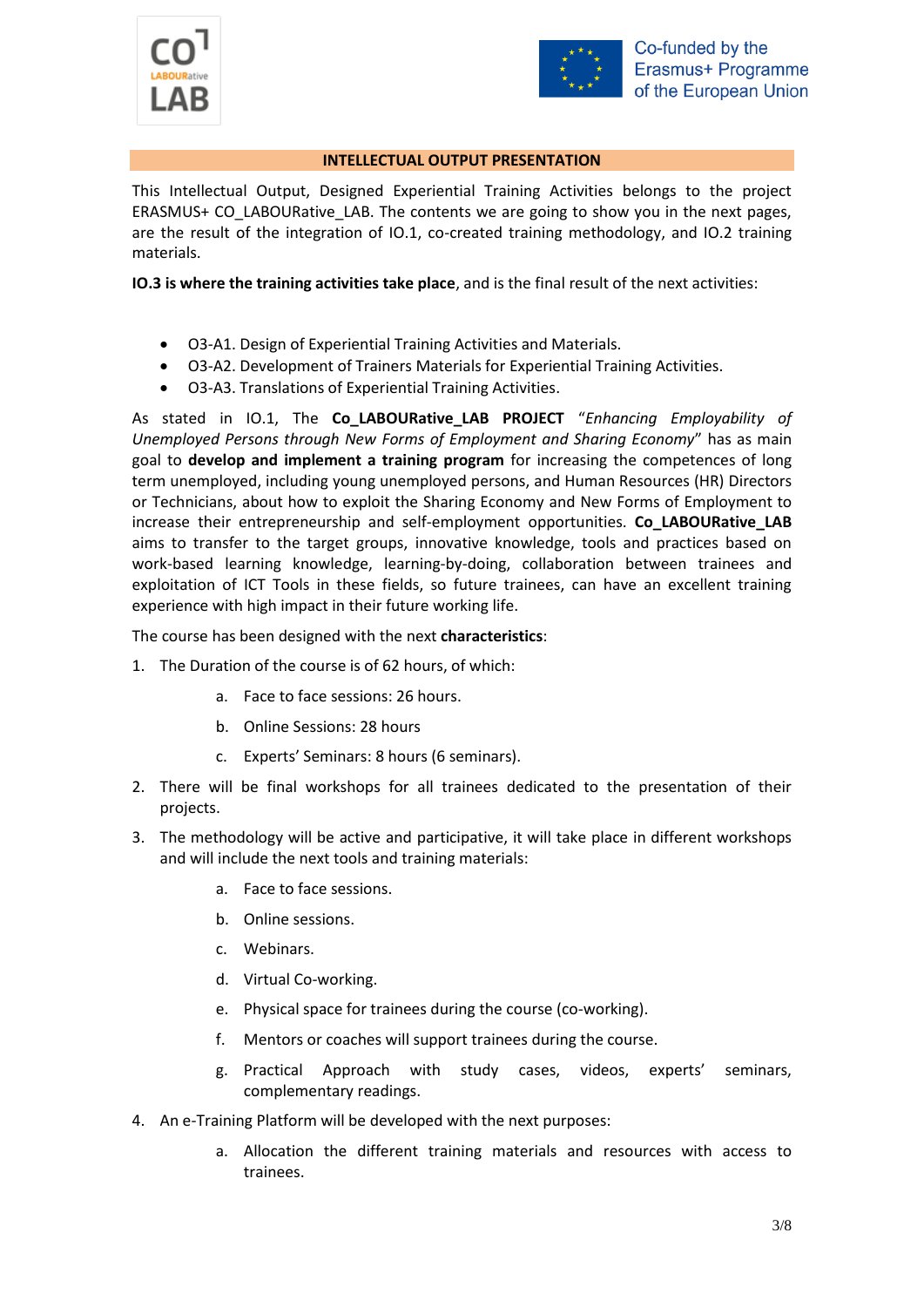



b. Virtual co-working.

The **trainees** will have the next profiles,

- Unemployed persons (mainly those that have been unemployed more than 1 year, and that are older than 45 years and younger than 30 years old).
- HR professionals.

It is recommended that training courses don't have more than 12-15 trainees per training group so resources can be assigned and organized efficiently and therefore the training can reach the objectives.

The **General Objective** of the project co-LABOURative LAB project will be to increase the competences of Long Term Unemployed, including young unemployed people, and Human Resources (HR) Directors or Technicians, about how to exploit the Sharing Economy (SHE) and New Forms of Employment (NFE) to increase Entrepreneurship (EPS) and Self-employment (SE) opportunities, through the transference of innovative knowledge, tools and practices based on work-based learning knowledge, learning by doing, collaboration between trainees and exploitation of ICT Tools in these fields.

## **Specific Objectives** are:

• Provide the trainees with the necessary awareness and knowledge about the SHE and NFE dynamics, including the functioning ofrelated ICT tools and platforms.

• Facilitate the trainees the development of their own EPS and SE Plans using SHE and NFE concepts and ICT Platforms.

• Facilitate the trainees the acquisition and improvement of competences to boost their EPS and SE Plans (creativity and innovation,digital skills, management of social networks and personal branding).

• Facilitate the trainees the acquisition and improvement of knowledge to deal with specific topics like: access to funding, regulatoryenvironments and access to markets.

• Connect both sides of the labour market, employers and work seekers in the same training environment.

• Provide the trainees with real and collaborative work approaches where they can apply the trained skills and increase theiremployability immediately during the training course.

To achieve the aforementioned objectives, it is proposed to develop a **training methodology** based on the following premises:

- Adapted and modulated to the learning capabilities of persons belonging to target groups (unemployed and HR professionals).
- The training will be based in the concepts of experiential training and learning by doing, therefore the training methodology will be mainly active and practical.
- Training sessions will take place in the classroom and online, therefore training materials and training tools will be developed to be used in both training environments.
- Participation of trainees will be a must during the training courses, therefore, trainers will boost activities where trainees could interact and exchange of experiences and knowledge between them and with different actors.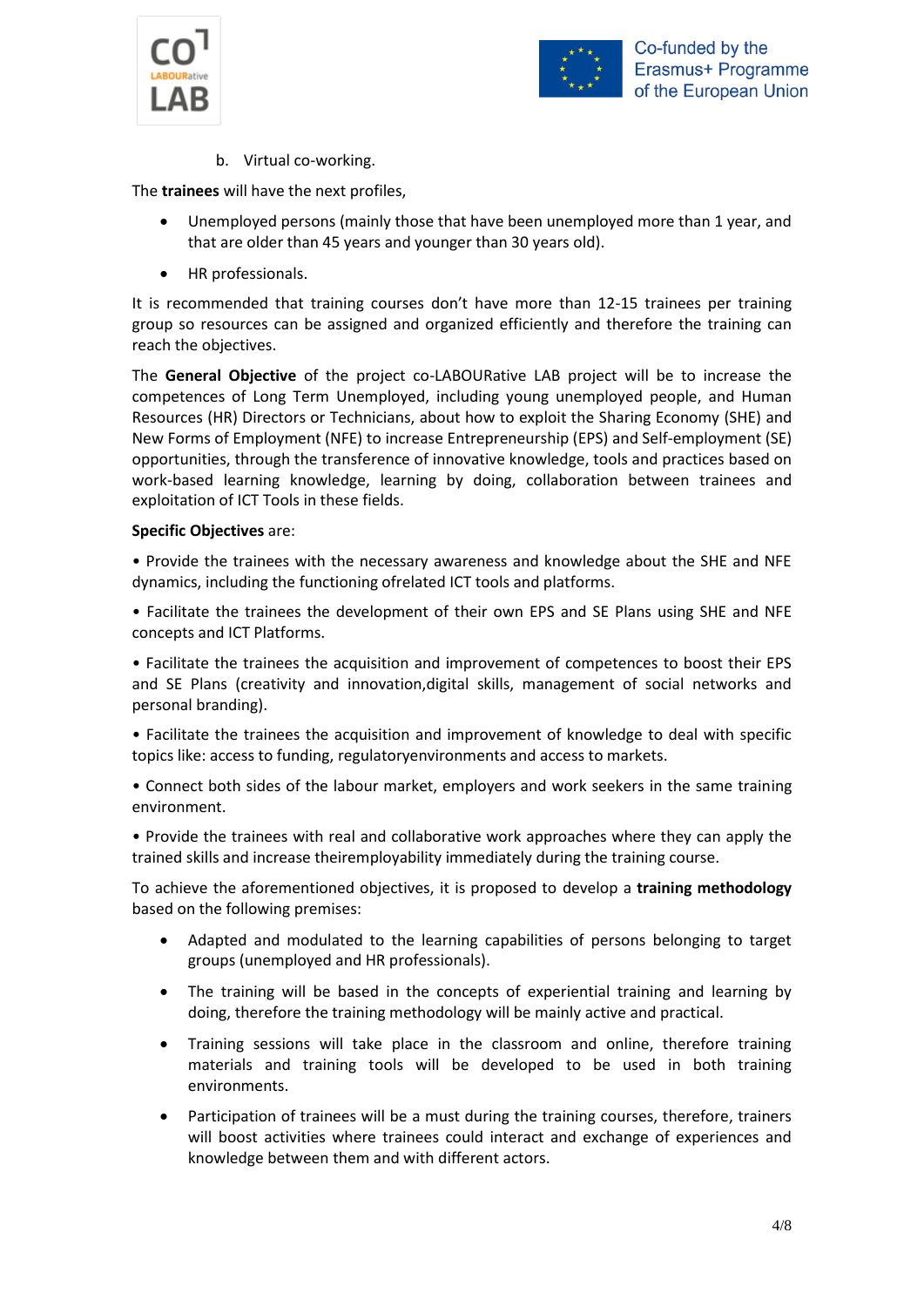



- The training course will have a mentoring/coaching approach. Technicians from the Chambers of Commerce will support the trainees along the training course.
- The Chambers of Commerce will provide a Co-working space along the project for the trainees, so they can develop their projects or plans in a supportive environment.
- An e-Training Platform will be developed to facilitate online training sessions, to share knowledge and experiences of trainees and to support training courses through different online training tools.

In the next pages, we show you a **recommendation for each of the Training Activities**, including:

- Structure and contents in each workshop.
- Timimg of each workshop with a breakdown of the main activities to be done.
- Some tips and suggestions to be included.
- Some things that we shouldn't forget.

These guidelines are only a recommendation that we would like you to follow, but they must be also flexible so in the end the trainers should prepare each of the workshop as they like and think are better, always thinking in achieving the objectives of the training program but taking into account the context and the participants.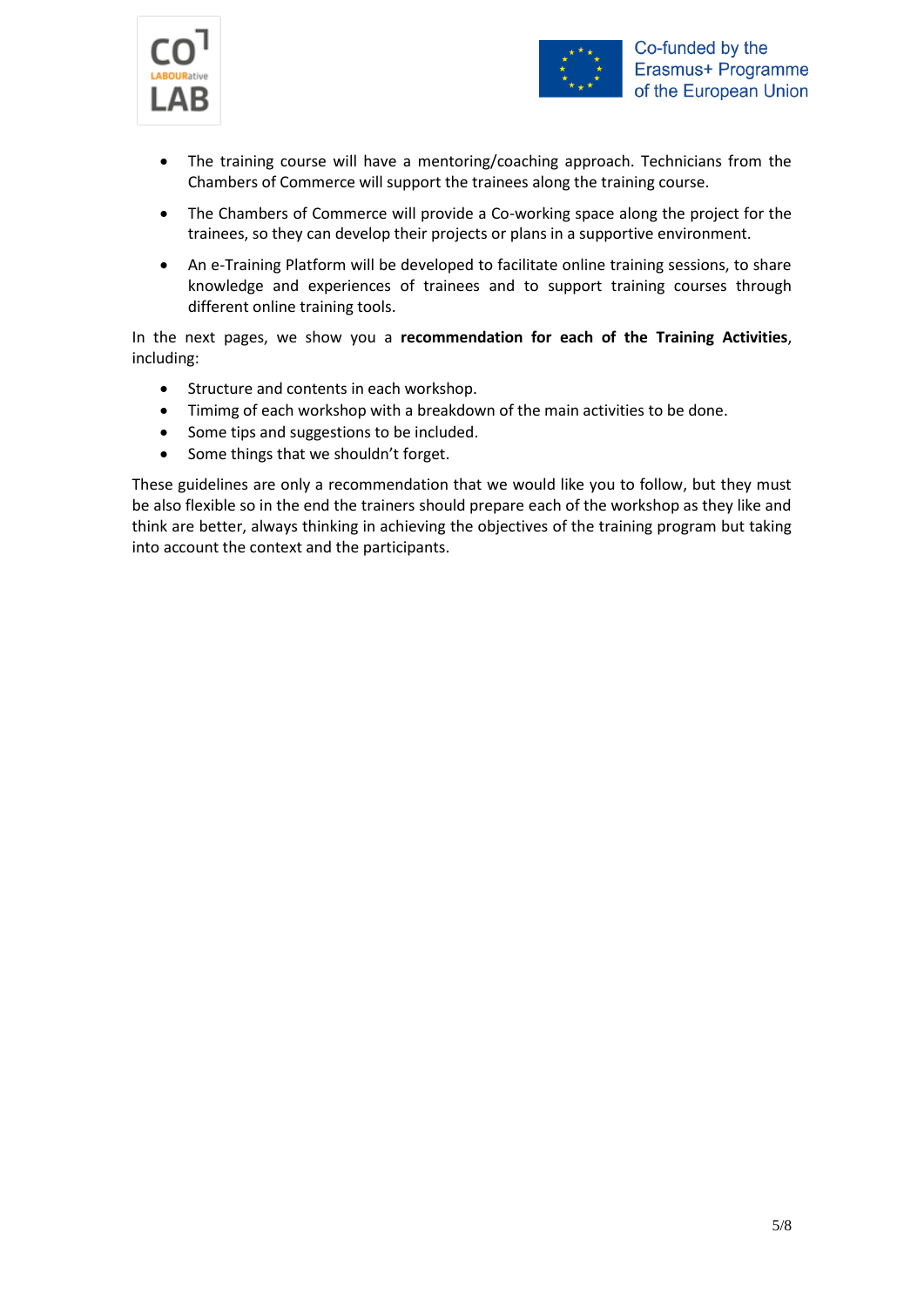



Co-funded by the<br>Erasmus+ Programme<br>of the European Union

## **TRAINING COURSE PLANNING.**

|                                                                                         | F2F / ONLINE                 | <b>PARTICIPANTS</b> | <b>DURATION</b>          | WEEK <sub>1</sub>     | WEEK <sub>2</sub>                                  | WEEK3               | WEEK4                | WEEK <sub>5</sub>                                 | WEEK 6              | WEEK 7                                            | WEEK 8              |
|-----------------------------------------------------------------------------------------|------------------------------|---------------------|--------------------------|-----------------------|----------------------------------------------------|---------------------|----------------------|---------------------------------------------------|---------------------|---------------------------------------------------|---------------------|
| DETA 1. Introduction to sharing economy and new forms of<br>employment.                 | F <sub>2F</sub>              | ALL                 | 4H.                      | <b>1F2F SESSION</b>   |                                                    |                     |                      |                                                   |                     |                                                   |                     |
|                                                                                         | ONLINE                       | ALL                 | 4H.                      | <b>ONLINE</b>         |                                                    |                     |                      |                                                   |                     |                                                   |                     |
| DETA 2. SHE & NFE digital platforms: how to use and what to<br>know.                    | F <sub>2F</sub>              | ALL                 | 8H.                      |                       | <b>1F2F SESSIONS</b>                               | <b>1F2F SESSION</b> |                      |                                                   |                     |                                                   |                     |
|                                                                                         | ONLINE                       | ALL                 | 8H.                      |                       | <b>ONLINE</b>                                      | <b>ONLINE</b>       |                      |                                                   |                     |                                                   |                     |
| DETA 3. Self-assessment & development of an<br>entrepreneurship / self-employment plan. | F <sub>2F</sub>              | UNEMPLOYED          | 4H.                      |                       |                                                    | <b>1F2F SESSION</b> |                      |                                                   |                     |                                                   |                     |
|                                                                                         | ONLINE                       | UNEMPLOYED          | 4H.                      |                       |                                                    |                     | <b>ONLINE</b>        |                                                   |                     |                                                   |                     |
| DETA 4. Legal and financing issues regarding SHE and NFE.                               | ONLINE                       | ALL                 | 4H.                      |                       |                                                    |                     | <b>ONLINE</b>        |                                                   |                     |                                                   |                     |
|                                                                                         |                              | ALL                 |                          |                       |                                                    |                     |                      | <b>ONLINE</b>                                     |                     |                                                   |                     |
| DETA 5. Training in transversal skills for entrepreneurship and<br>self-employment      | F <sub>2F</sub>              | UNEMPLOYED          | 12H.                     |                       |                                                    |                     | <b>1F2F SESSIONS</b> | <b>1F2F SESSIONS</b>                              | <b>1F2F SESSION</b> |                                                   |                     |
|                                                                                         | ONLINE                       | UNEMPLOYED          | 8H.                      |                       |                                                    |                     |                      |                                                   | <b>ONLINE</b>       | <b>ONLINE</b>                                     |                     |
| DETA 6. Sharing experiences and best practices.                                         | F <sub>2F</sub>              | ALL                 | 8H.                      |                       |                                                    |                     |                      |                                                   |                     |                                                   | <b>1F2F SESSION</b> |
| WORKING ON SELF-EMPLOYMENT AND ENTREPRENEURSHIP<br><b>PLANS</b>                         | ALL                          | <b>UNEMPLOYED</b>   | $\qquad \qquad -$        | <b>CONTINOUS TASK</b> |                                                    |                     |                      |                                                   |                     |                                                   |                     |
| <b>WEBINARS</b>                                                                         | ONLINE                       | ALL                 | $\overline{\phantom{m}}$ | WB1                   | WB <sub>2</sub>                                    | WB <sub>3</sub>     | WB4                  | WB5                                               | WB6                 | WB7                                               |                     |
| <b>EXPERTS' SEMINARS</b>                                                                | F2F or VIDEO or<br>STREAMING | ALL                 | 2H.                      |                       | <b>DETA 1-ES1 &amp; ES2</b><br><b>2 HOURS EACH</b> |                     |                      | <b>DETA 4-ES3 &amp; ES4</b><br><b>1 HOUR EACH</b> |                     | <b>DETA 5-ES5 &amp; ES6</b><br><b>1 HOUR EACH</b> |                     |
| <b>CO-WORKING SPACE</b>                                                                 | F <sub>2F</sub>              | UNEMPLOYED          | $\overline{\phantom{0}}$ | <b>CONTINOUS TASK</b> |                                                    |                     |                      |                                                   |                     |                                                   |                     |
| <b>MENTORS / COACHES</b>                                                                | F2F & ONLINE                 | UNEMPLOYED          | -                        | <b>CONTINOUS TASK</b> |                                                    |                     |                      |                                                   |                     |                                                   |                     |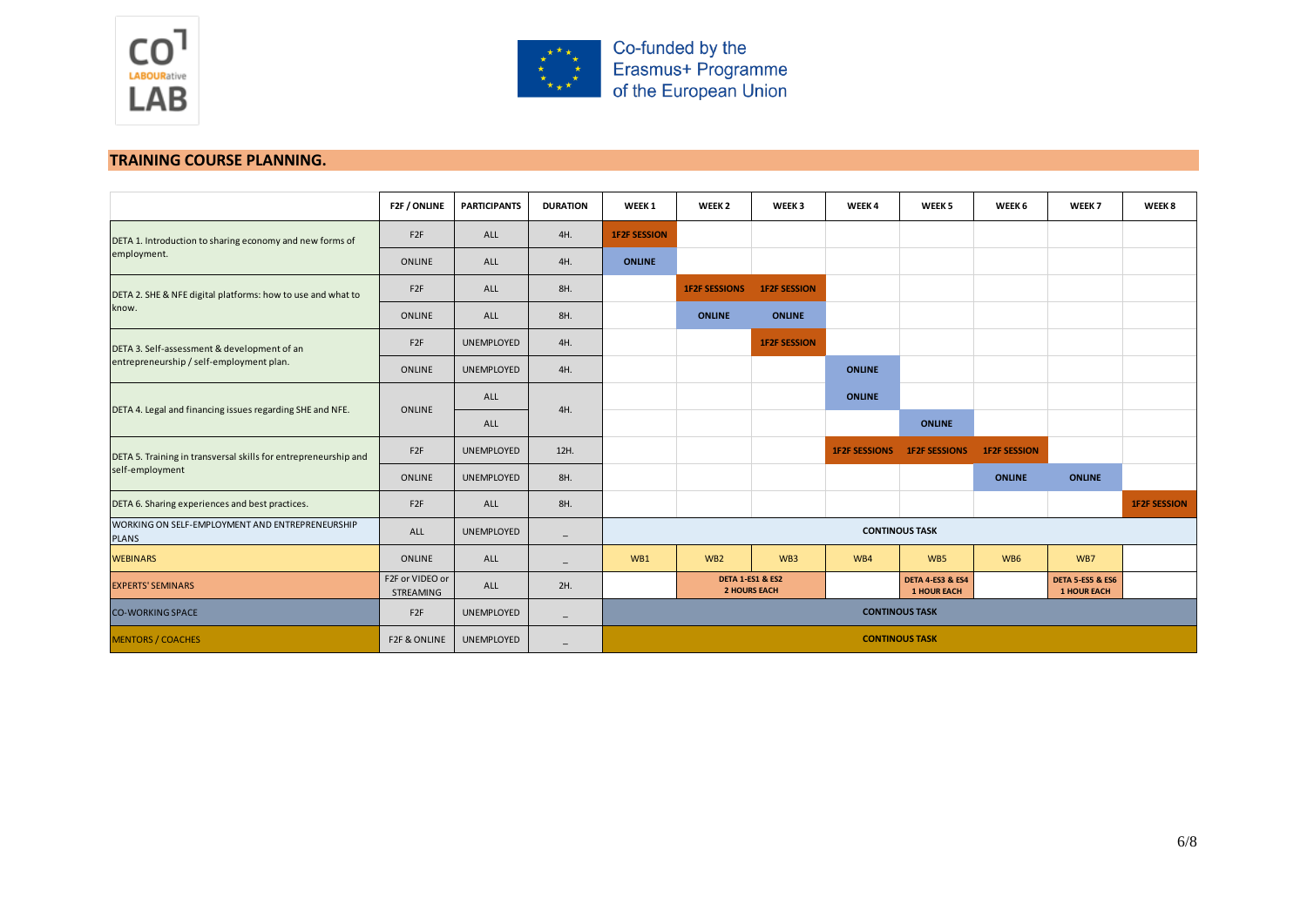



| <b>Step</b>  | <b>DESIGNED EXPERIENTIAL TRAINING ACTIVITY 6.</b>                                                                                                                                                                                                                                                                                                                                                                                                                                                                                                                                                                                                                                                                                                                                                                                                                                                                                                                                                                                                                                                                                                                                                                                                                                                                    |  |  |  |  |  |  |  |
|--------------|----------------------------------------------------------------------------------------------------------------------------------------------------------------------------------------------------------------------------------------------------------------------------------------------------------------------------------------------------------------------------------------------------------------------------------------------------------------------------------------------------------------------------------------------------------------------------------------------------------------------------------------------------------------------------------------------------------------------------------------------------------------------------------------------------------------------------------------------------------------------------------------------------------------------------------------------------------------------------------------------------------------------------------------------------------------------------------------------------------------------------------------------------------------------------------------------------------------------------------------------------------------------------------------------------------------------|--|--|--|--|--|--|--|
|              | <b>SHARING EXPERIENCES AND BEST PRACTICES.</b>                                                                                                                                                                                                                                                                                                                                                                                                                                                                                                                                                                                                                                                                                                                                                                                                                                                                                                                                                                                                                                                                                                                                                                                                                                                                       |  |  |  |  |  |  |  |
| 0            | - The length of this DETA is estimated in 8 hours distributed in 1 F2F training session,<br>- Don't forget to have the attendance list ready.<br>- Don't forget to take pictures and if possible record some video of the activities.<br>- Coffee and lunch breaks in this F2F session are not included in the timing, we estimate they can be<br>of 30 minutes (2 coffee break, 15 minutes each) and 60 minutes for the lunch break, so face to face<br>sessions are going to have 6 hours of effective work.<br>- All trainees will have received clear instructions about the date, planning, contents, and expected<br>individual deliverables in DETA 6.<br>-                                                                                                                                                                                                                                                                                                                                                                                                                                                                                                                                                                                                                                                   |  |  |  |  |  |  |  |
|              | <b>Objectives:</b>                                                                                                                                                                                                                                                                                                                                                                                                                                                                                                                                                                                                                                                                                                                                                                                                                                                                                                                                                                                                                                                                                                                                                                                                                                                                                                   |  |  |  |  |  |  |  |
| 0.1          | Share with all trainee's profiles, trainers and mentors/coaches the Self-Employment or<br>$\bullet$<br>Entrepreneurship Plans definition, evolution and future activities.<br>Share with all trainee's profiles, trainers and mentors/coaches the first experiences on SHE<br>$\bullet$<br>and NFE environments.<br>Share lessons learnt with all trainee's profiles, trainers and mentors/coaches.<br>$\bullet$<br><b>Participants:</b><br>Unemployed persons. It is foreseen that the 20 trainees enrolled in each of the courses<br>$\bullet$<br>participate in this DETA 6, presenting their self-employment and entrepreneurs Plans.<br>Trainers, coach/mentors.<br>$\bullet$<br>HR Directors and Technicians.<br><b>Competences to be trained:</b><br><b>Building Trust.</b><br>$\bullet$<br>Communication.<br>$\bullet$<br>Continuous Learning.<br>$\bullet$<br>Facilitating Change.<br>$\bullet$<br>Gaining Commitment.<br>$\bullet$<br>Initiative.<br>$\bullet$<br>Innovation.<br>$\bullet$<br>Planning and Organizing.<br>$\bullet$<br>Risk Taking.<br><b>Training contents:</b><br>From TOPIC 1 to TOPIC 5. In this DETA, trainees will show how they have incorporated the<br>knowledges and skills trained along the course in the different DETAs where all the topics<br>have been seen and explored. |  |  |  |  |  |  |  |
| $\mathbf{1}$ | <b>FACE TO FACE SESSION - GUIDELINES, TIMING AND TOOLS</b>                                                                                                                                                                                                                                                                                                                                                                                                                                                                                                                                                                                                                                                                                                                                                                                                                                                                                                                                                                                                                                                                                                                                                                                                                                                           |  |  |  |  |  |  |  |
|              | Opening.                                                                                                                                                                                                                                                                                                                                                                                                                                                                                                                                                                                                                                                                                                                                                                                                                                                                                                                                                                                                                                                                                                                                                                                                                                                                                                             |  |  |  |  |  |  |  |
| 1.1          | - Once attendees have arrived to the classroom, the trainer welcomes them.<br>- The trainer introduces the objectives, contents and planning of DETA 6.<br>- Timing: 10 minutes.<br>- Tool: PPT.                                                                                                                                                                                                                                                                                                                                                                                                                                                                                                                                                                                                                                                                                                                                                                                                                                                                                                                                                                                                                                                                                                                     |  |  |  |  |  |  |  |